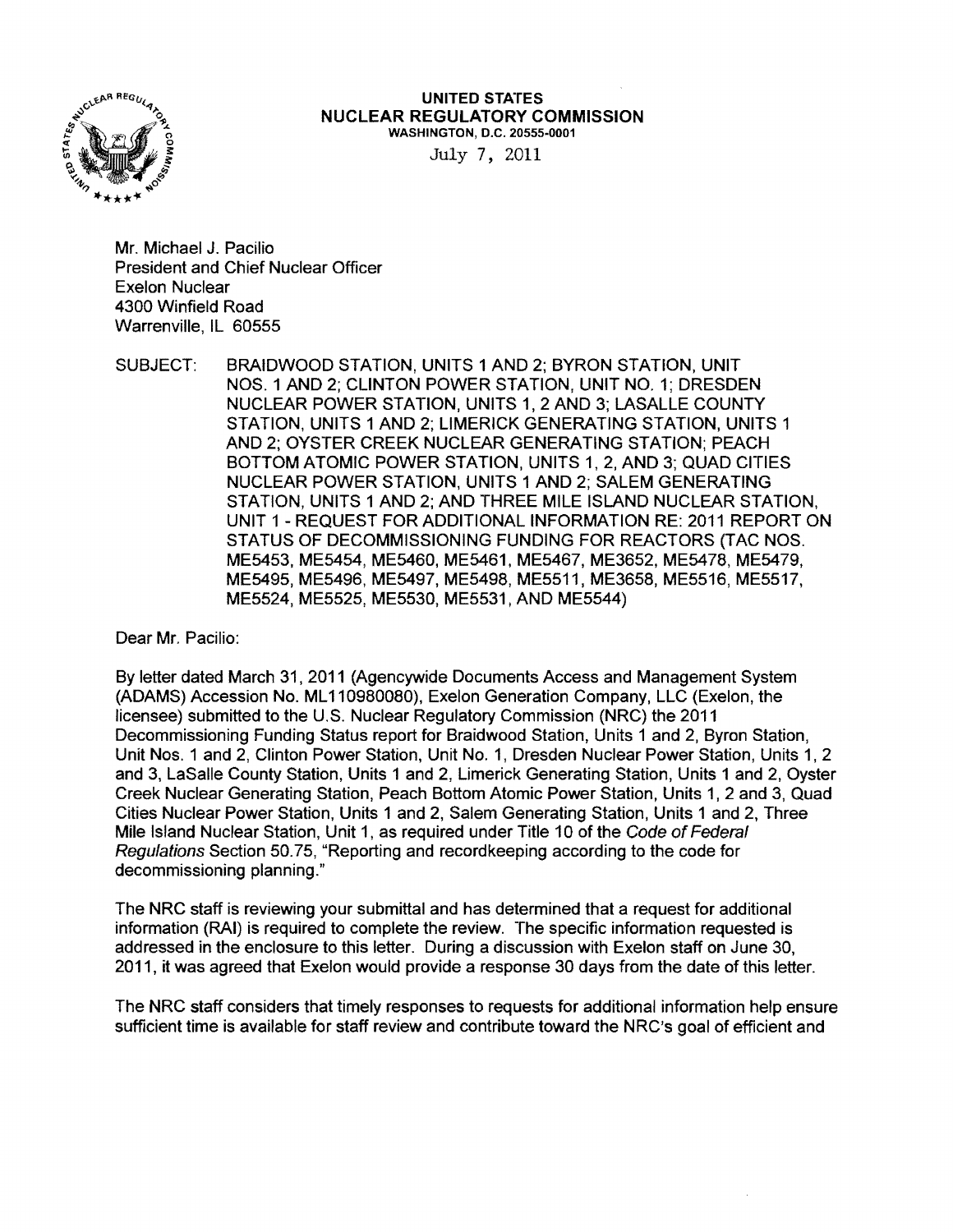M. Pacifio  $-2-$ 

effective use of staff resources. **If** circumstances result in the need to revise the requested response date, please contact me at (301) 415-6606.

Sincerely,

 $\int\!\!\!\int_{\mathcal{W}}$ 

Joel S. Wiebe, Project Manager Plant Licensing Branch III-2 Division of Operating Reactor Licensing Office of Nuclear Reactor Regulation

Docket Nos. STN 50-456, STN 50-457, STN 50-454, STN 50-455, 50-461, 50-010, 50-237,50-249,50-373,50-374,50-352, 50-353,50-219,50-171,50-277,50-278, 50-254,50-265,50-272,50-311, and 50-289

Enclosure: Request for Additional Information

cc w/encl: Distribution via Listserv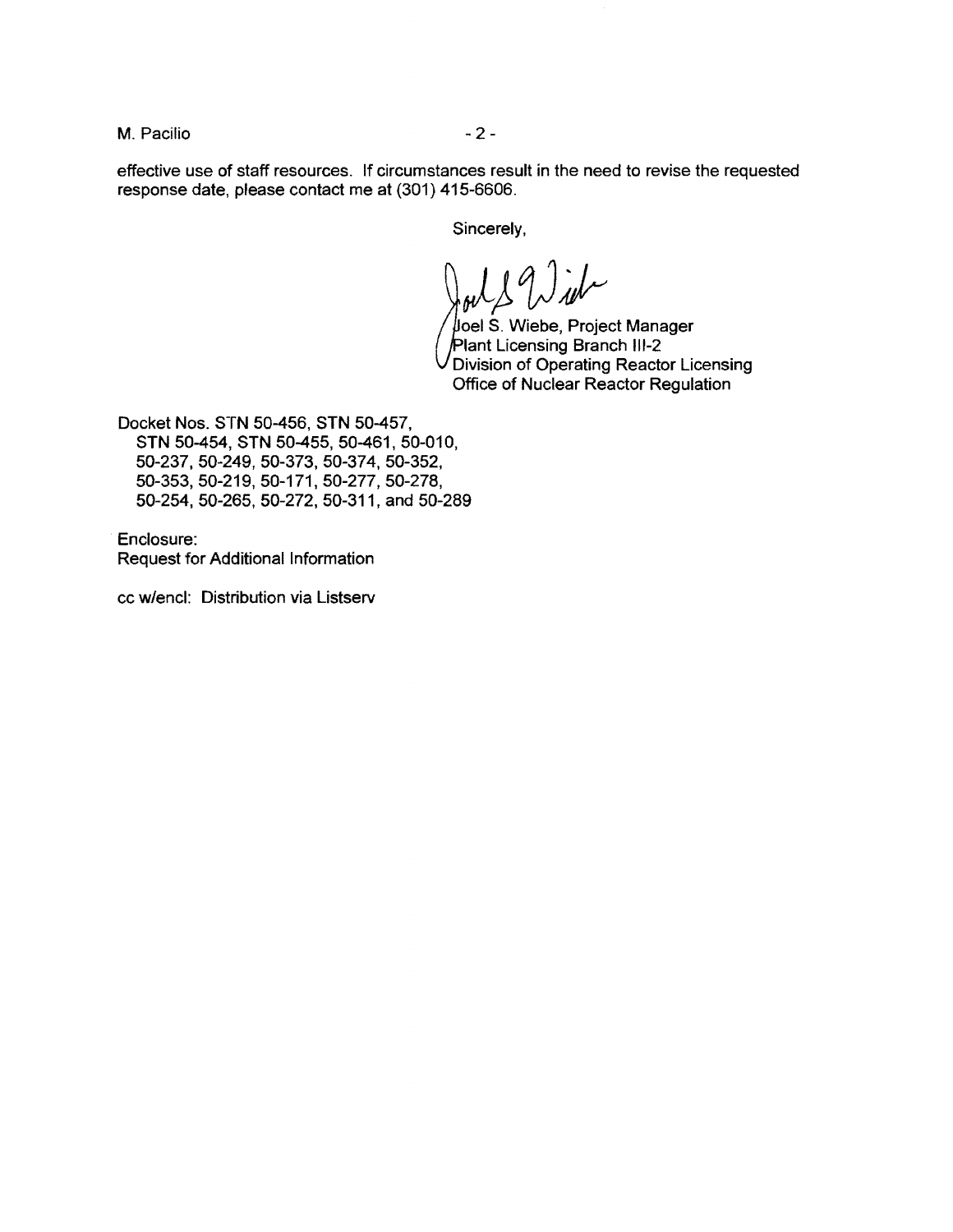# REQUEST FOR ADDITIONAL INFORMATION

BRAIDWOOD STATION, UNITS 1 AND 2: BYRON STATION, UNIT NOS. 1 AND 2; CLINTON

#### POWER STATION, UNIT NO.1: DRESDEN NUCLEAR POWER STATION, UNITS 1,2 AND 3:

LASALLE COUNTY STATION, UNITS 1 AND 2; LIMERICK GENERATING STATION, UNITS 1

AND 2: OYSTER CREEK NUCLEAR GENERATING STATION; PEACH BOTTOM ATOMIC

POWER STATION. UNITS 1, 2, AND 3: QUAD CITIES NUCLEAR POWER STATION, UNITS 1

AND 2: SALEM GENERATING STATION UNITS 1 AND 2; AND THREE MILE ISLAND

## NUCLEAR STATION, UNIT 1

## EXELON GENERATION COMPANY, LLC (EXELON)

DOCKET NOS. STN 50-456, STN 50-457, STN 50-454, STN 50-455, 50-461, 50-010, 50-237,

50-249.50-373.50-374,50-352,50-353,50-219, 50-171, 50-277, 50-278, 50-254. 50-265,

## 50-272.50-311, AND 50-289

By letter dated March 31, 2011 (Agencywide Documents Access and Management System (ADAMS) Accession No. ML 11 0980080). Exelon Generation Company, LLC (Exelon. the licensee) submitted to the U.S. Nuclear Regulatory Commission (NRC) the 2011 Decommissioning Funding Status report for Braidwood Station, Units 1 and 2, Byron Station, Unit Nos. 1 and 2, Clinton Power Station, Unit No.1, Dresden Nuclear Power Station, Units Nos. 1, 2 and 3, LaSalle County Station, Units 1 and 2, Limerick Generating Station, Units 1 and 2, Oyster Creek Nuclear Generating Station. Peach Bottom Atomic Power Station. Units 1,2 and 3. Quad Cities Nuclear Power Station, Units 1 and 2, Salem Generating Station. Units 1 and 2, Three Mile Island Nuclear Station, Unit 1, as required under Title 10 of the Code of Federal Regulations Section 50.75, "Reporting and recordkeeping according to the code for decommissioning planning."

1. In Item 1 of each Attachment to the DFS report, Exelon reported an amount of decommissioning funds estimated to be required under 10 CFR 50.75(b} and (c). The amount of decommissioning funds estimated was greater than the amount calculated by the NRC staff for the above listed plants. Please provide the labor, energy, and burial factors used in Exelon's calculation of the minimum requirement for decommissioning financial assurance for each facility and address how the calculation methodology used deviates from that described in NUREG-1307, "Report on Waste Burial Charges," Revision 14.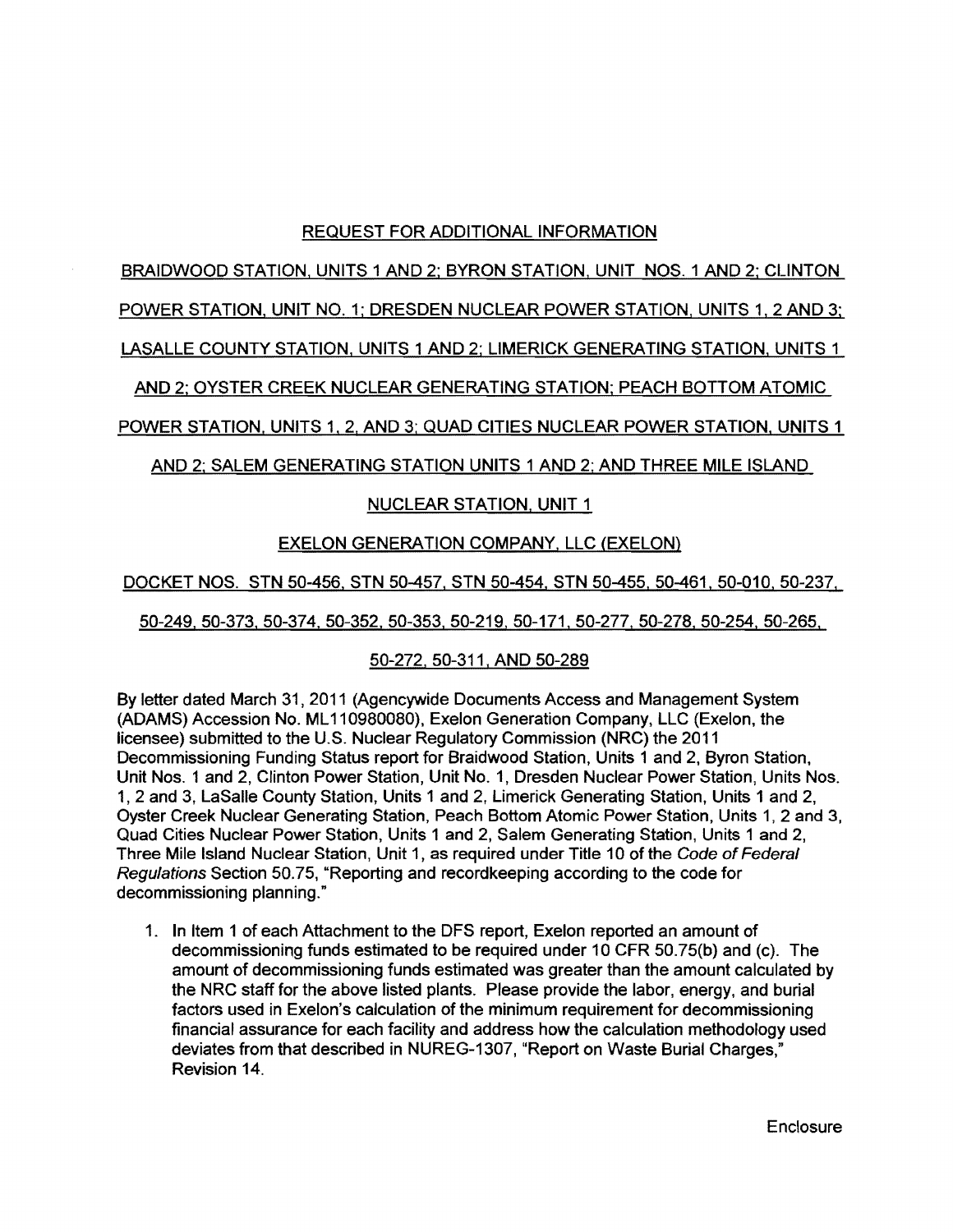- 2. In Item 1 of each Attachment to the DFS report and also under footnote (a), Exelon reported a site-specific decommissioning fund estimate per 10 CFR 50.75(b). As required by 10 CFR 50.75(e)(1)(i) and (ii), the licensee must specifically describe the safe storage period in order to take credit for projected future earnings when it uses a site-specific estimate as the basis for using the prepayment or external sinking fund methods of financial assurance. Please provide the cash flow balances for the sitespecific cost estimate expressed in 2010 dollars for each year until license termination (e.g. expenses, projected earnings per year, and end-of-year fund balances).
- 3. In Item 2 of each Attachment to the DFS report, Exelon reported the amount of decommissioning trust funds accumulated as of December 31, 2010, for the above-listed plants, but did not state if the amount accumulated was before or after taxes. Per the provisions of 10 CFR 50.75(f)(1) and (2), provide the after-tax amount of funds accumulated as of December 31, 2010.